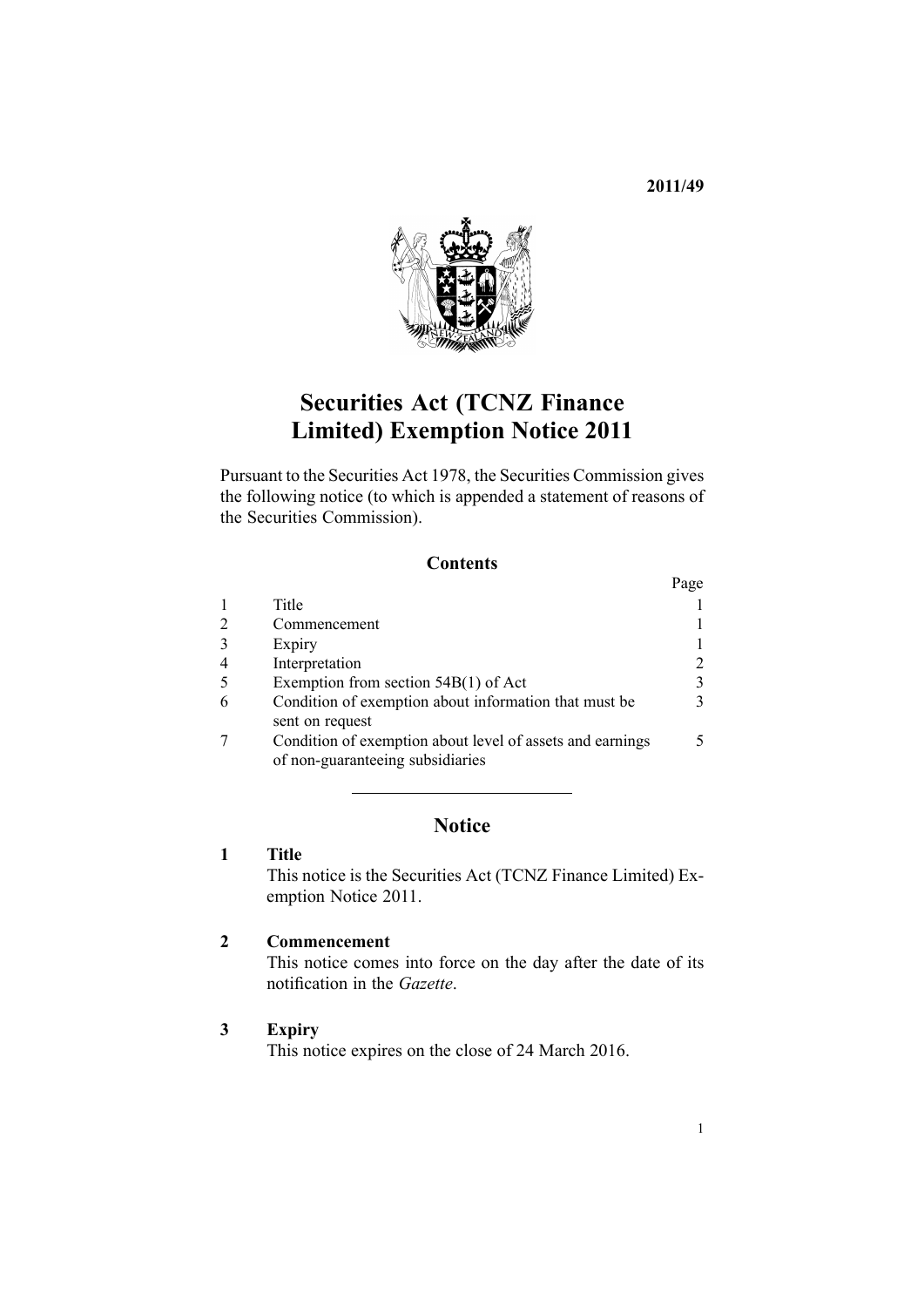### <span id="page-1-0"></span>**4 Interpretation**

(1) In this notice, unless the context otherwise requires,— **Act** means the [Securities](http://www.legislation.govt.nz/pdflink.aspx?id=DLM25999) Act 1978

**company** means TCNZ Finance Limited

**consolidated financial statements** means, at any date, the latest publicly available consolidated financial statements of the Telecom group prepared in accordance with generally accepted accounting practice and on <sup>a</sup> basis consistent with the most recent audited consolidated financial statements of the Telecom group, excep<sup>t</sup> to the extent (if any) expressly disclosed in the notes to those statements or otherwise disclosed **generally accepted accounting practice** has the meaning given to that term by [section](http://www.legislation.govt.nz/pdflink.aspx?id=DLM324886) 3 of the Financial Reporting Act 1993

**guaranteeing group**, in relation to specified debt securities, means the group comprising—

- (a) the company; and
- (b) Telecom; and
- (c) every guaranteeing subsidiary

**guaranteeing subsidiary**, in relation to specified debt securities, means <sup>a</sup> subsidiary of Telecom that—

- (a) is unconditionally liable (whether or not jointly or severally with the company or any other person) to repay the securities; or
- (b) is liable to repay the securities subject only to the condition that the company or any other person has failed to do so

**non-guaranteeing subsidiary** means <sup>a</sup> subsidiary of Telecom that is not <sup>a</sup> guaranteeing subsidiary

**Regulations** means the Securities [Regulations](http://www.legislation.govt.nz/pdflink.aspx?id=DLM2291142) 2009

**specified debt securities** means debt securities of which the company is the issuer and that are guaranteed only by Telecom and 1 or more of its subsidiaries

**subsidiary** means <sup>a</sup> subsidiary of Telecom within the meaning of [section](http://www.legislation.govt.nz/pdflink.aspx?id=DLM319999) 5 of the Companies Act 1993, and includes any other entity the financial statements of which are required to be consolidated with the financial statements of Telecom in accordance with generally accepted accounting practice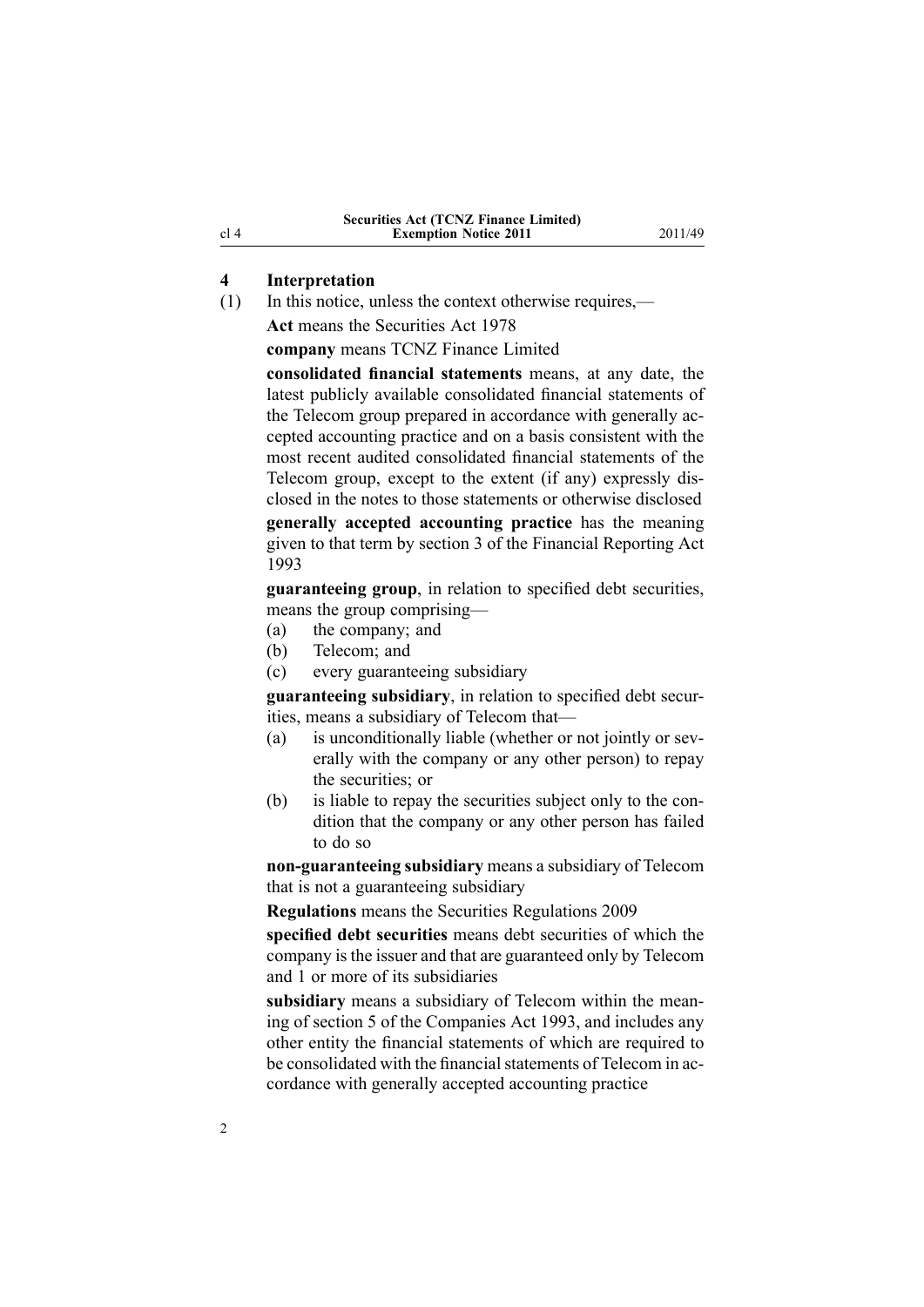<span id="page-2-0"></span>**Telecom** means Telecom Corporation of New Zealand Limited

**Telecom group** means, at any time, Telecom and each of its subsidiaries and its associates (as determined in accordance with generally accepted accounting practice) at that time.

(2) Any term or expression that is defined in the [Act](http://www.legislation.govt.nz/pdflink.aspx?id=DLM25999) or the [Regu](http://www.legislation.govt.nz/pdflink.aspx?id=DLM2291142)[lations](http://www.legislation.govt.nz/pdflink.aspx?id=DLM2291142) and used, but not defined, in this notice has the same meaning as in the Act or the Regulations.

#### **5 Exemption from section 54B(1) of Act**

The company and every person acting on its behalf are exempted from section [54B\(1\)](http://www.legislation.govt.nz/pdflink.aspx?id=DLM25999) of the Act to the extent that that provision requires the company to provide, at the reques<sup>t</sup> of <sup>a</sup> holder of specified debt securities,—

- (a) the financial statements referred to in regu[lation](http://www.legislation.govt.nz/pdflink.aspx?id=DLM2291142) [44\(d\)\(ii\)](http://www.legislation.govt.nz/pdflink.aspx?id=DLM2291142) of the Regulations; and
- (b) all documents that are required by any enactment or rule of law to be incorporated in, to be attached to, or to accompany those financial statements.

## **6 Condition of exemption about information that must be sent on request**

(1) The exemption in clause 5 is subject to the condition that the company must, on receipt of <sup>a</sup> reques<sup>t</sup> from <sup>a</sup> holder of specified debt securities for the financial statements referred to in regulation [44\(d\)\(ii\)](http://www.legislation.govt.nz/pdflink.aspx?id=DLM2287803) of the Regulations, send or cause to be sent to the security holder—

#### *Telecom group financial statements*

- (a) <sup>a</sup> copy of the most recent annual or half-yearly consolidated financial statements of the Telecom group (together with <sup>a</sup> copy of the audit repor<sup>t</sup> on those financial statements, if they are required to be audited under applicable law); and
- (b) all documents that are required by any enactment or rule of law to be incorporated in, to be attached to, or to accompany those financial statements; and
- (c) <sup>a</sup> statement to the effect that the financial statements being sent are the annual or half-yearly consolidated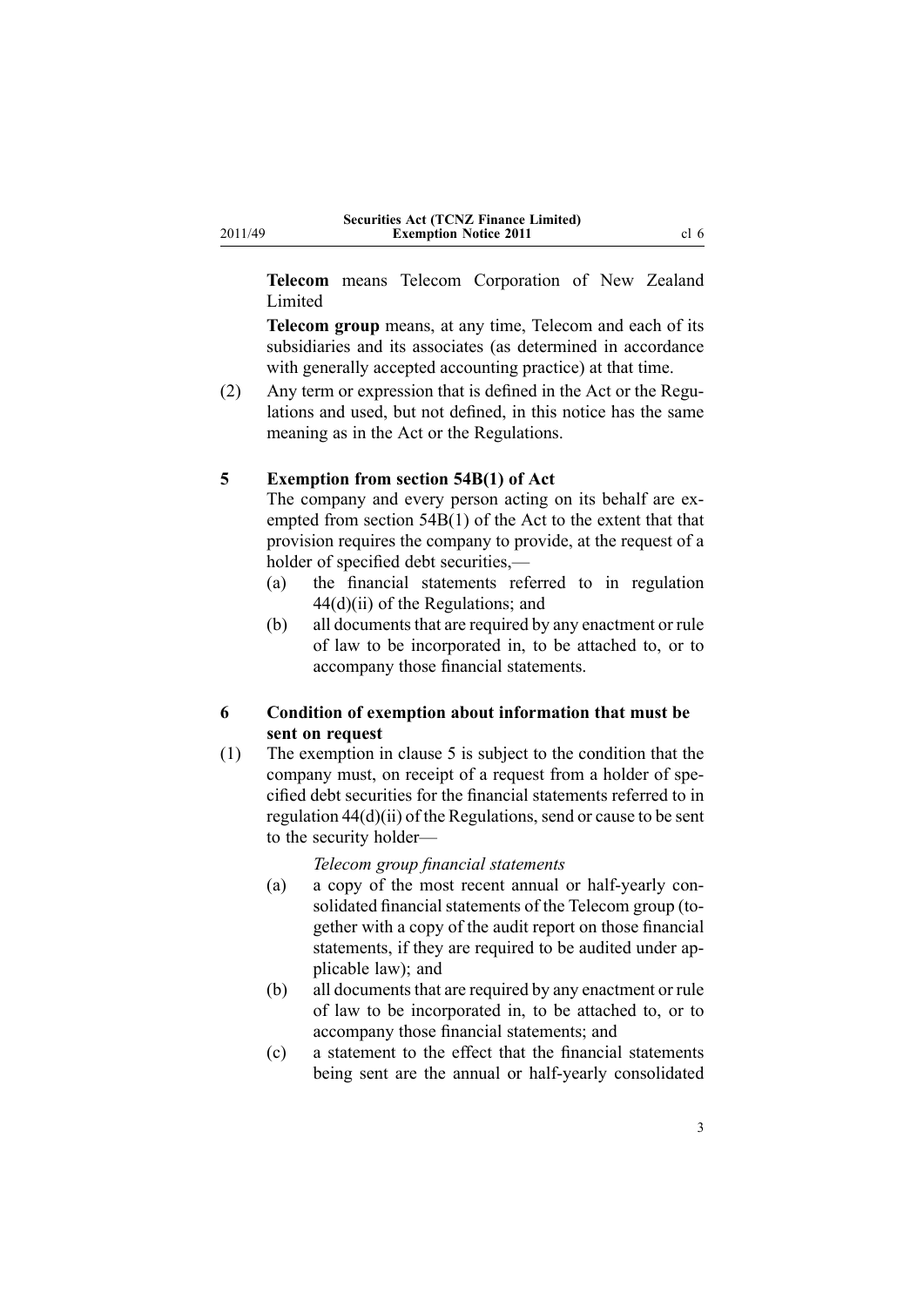financial statements of the Telecom group rather than those required by regulation  $44(d)(ii)$  of the Regulations (which requires the financial statements of the guaranteeing group to be sent); and

*Information about guaranteeing group*

- (d) <sup>a</sup> description or list of the members of the guaranteeing group as at the date of the statement of financial position that forms par<sup>t</sup> of the financial statements referred to in paragraph (a); and
- (e) an unaudited pro forma statement showing the consolidated assets of the guaranteeing group less the consolidated liabilities of the guaranteeing group as at the date of the statement of financial position that forms par<sup>t</sup> of the financial statements referred to in paragraph  $(a)$ ; and

*Level of assets held by non-guaranteeing subsidiaries*

- (f) <sup>a</sup> statement of the aggregate amount of the total tangible assets of the non-guaranteeing subsidiaries (excluding balances with other members of the Telecom group) as at the date of the statement of financial position that forms part of the financial statements referred to in paragraph (a); and
- (g) <sup>a</sup> statement to the effect that the aggregate amount in paragraph (f) is less than 30% of the amount of the total tangible assets of the Telecom group (excluding balances with other members of the Telecom group) at that date; and

*Level of earnings of non-guaranteeing subsidiaries*

- (h) <sup>a</sup> statement of the aggregate amount of consolidated earnings before interest and tax (but excluding revaluations) of the non-guaranteeing subsidiaries for their most recent financial year or half-year end; and
- (i) <sup>a</sup> statement to the effect that the aggregate amount in paragraph (h) is less than 10% of the amount of the aggregate consolidated earnings before interest and tax (but excluding revaluations) of the Telecom group for that period; and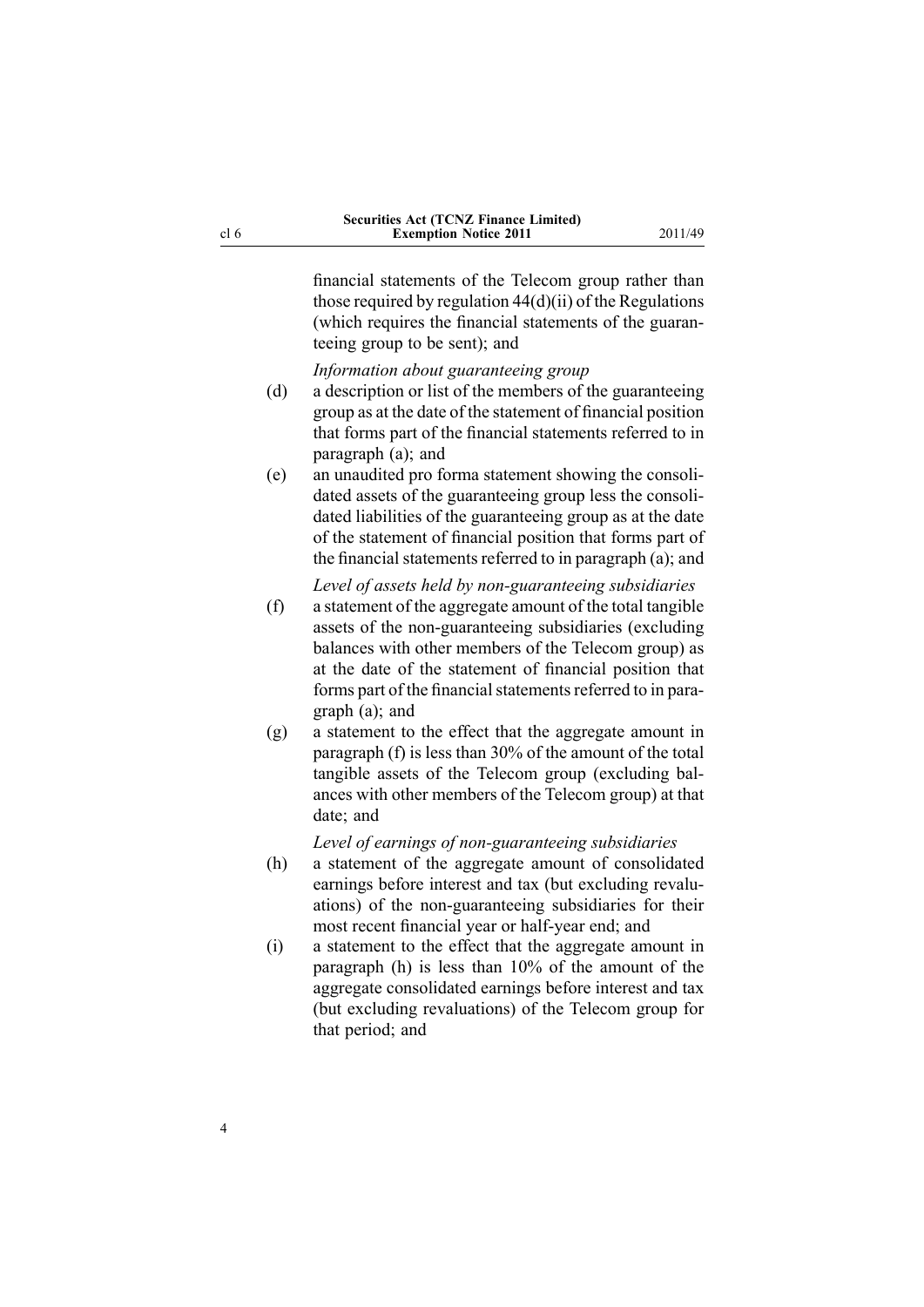#### *Directors' statement*

<span id="page-4-0"></span>2011/49

- (j) <sup>a</sup> statement to the effect that the directors of the company are of the opinion that, at the date of the statement of financial position that forms par<sup>t</sup> of the financial statements referred to in paragraph (a), those financial statements, when read together with the pro forma statement referred to in paragraph (e), provide <sup>a</sup> reasonable basis on which to assess the financial position of the guaranteeing group in relation to the specified debt securities.
- (2) The company must send or cause to be sent to the security holder the information referred to in subclause (1)—
	- (a) without requiring the paymen<sup>t</sup> of <sup>a</sup> fee; and
	- (b) as soon as practicable but, in any event, within 5 working days of the company receiving the request.

# **7 Condition of exemption about level of assets and earnings of non-guaranteeing subsidiaries**

The exemption in [clause](#page-2-0) 5 is subject to the condition that, at any date on which the company sends, or causes to be sent, to <sup>a</sup> holder of specified debt securities the information referred to in [clause](#page-2-0)  $6(1)$ ,—

- (a) the aggregate amount of the total tangible assets of all the non-guaranteeing subsidiaries (excluding balances with other members of the Telecom group) is not considered by the directors of the company to be material in comparison with the amount of the total tangible assets of the Telecom group (excluding balances with other members of the Telecom group), taking into account the level of total tangible assets that is permitted to remain outside the guaranteeing group as set out in clause  $6(1)(g)$ ; and
- (b) the aggregate amount of consolidated earnings before interest and tax (but excluding revaluations) of all the non-guaranteeing subsidiaries for their most recently completed accounting period is not considered by the directors of the company to be material in comparison to the amount of the consolidated earnings before interest and tax (but excluding revaluations) of the Telecom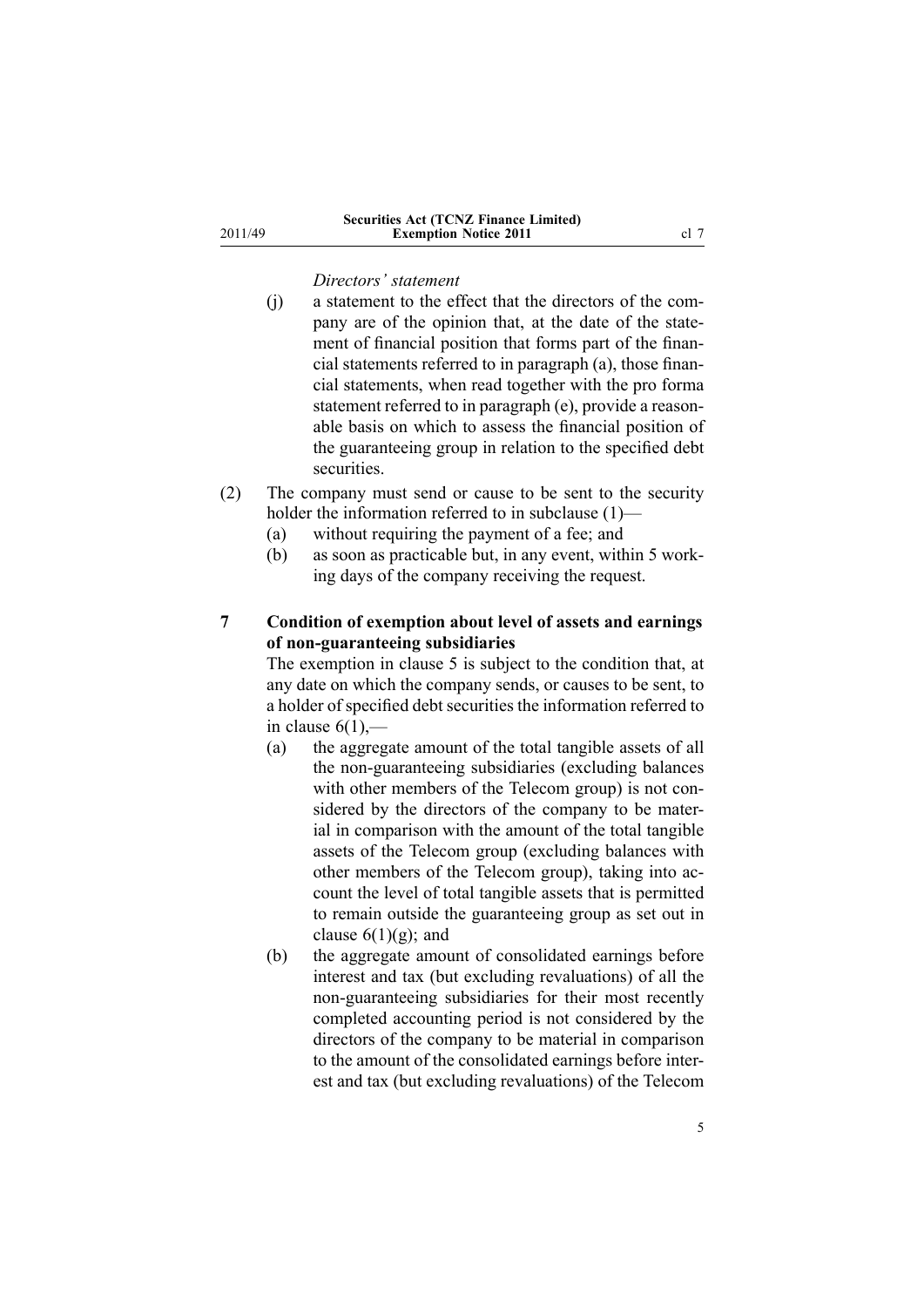<span id="page-5-0"></span>

| Statement of | <b>Securities Act (TCNZ Finance Limited)</b> |
|--------------|----------------------------------------------|
| reasons      | <b>Exemption Notice 2011</b>                 |

group for that period, taking into account the level of consolidated earnings that is permitted to remain outside the guaranteeing group as set out in clause  $6(1)(i)$ .

Dated at Wellington this 15th day of March 2011.

The Common Seal of the Securities Commission was affixed in the presence of:

[Seal]

**Exemption Notice 2011** 2011/49

D W Mayhew, Member.

# **Statement of reasons**

This notice comes into force on the day after its notification in the *Gazette* and expires on 24 March 2016.

The exemption relates to debt securities that are issued by TCNZ Finance Limited and that are guaranteed by Telecom Corporation of New Zealand Limited and some (but not all) of the members of the Telecom Corporation of New Zealand Limited group (**Telecom group**).

The notice exempts TCNZ Finance Limited from the requirement under regulation [44\(d\)\(ii\)](http://www.legislation.govt.nz/pdflink.aspx?id=DLM2287803) of the Securities Regulations 2009 to provide financial statements of the guaranteeing group at the reques<sup>t</sup> of holders of the debt securities.

The exemption is subject to <sup>a</sup> number of conditions. The principal ones are—

• that consolidated financial statements for the Telecom group and an unaudited pro forma statement that shows the consoli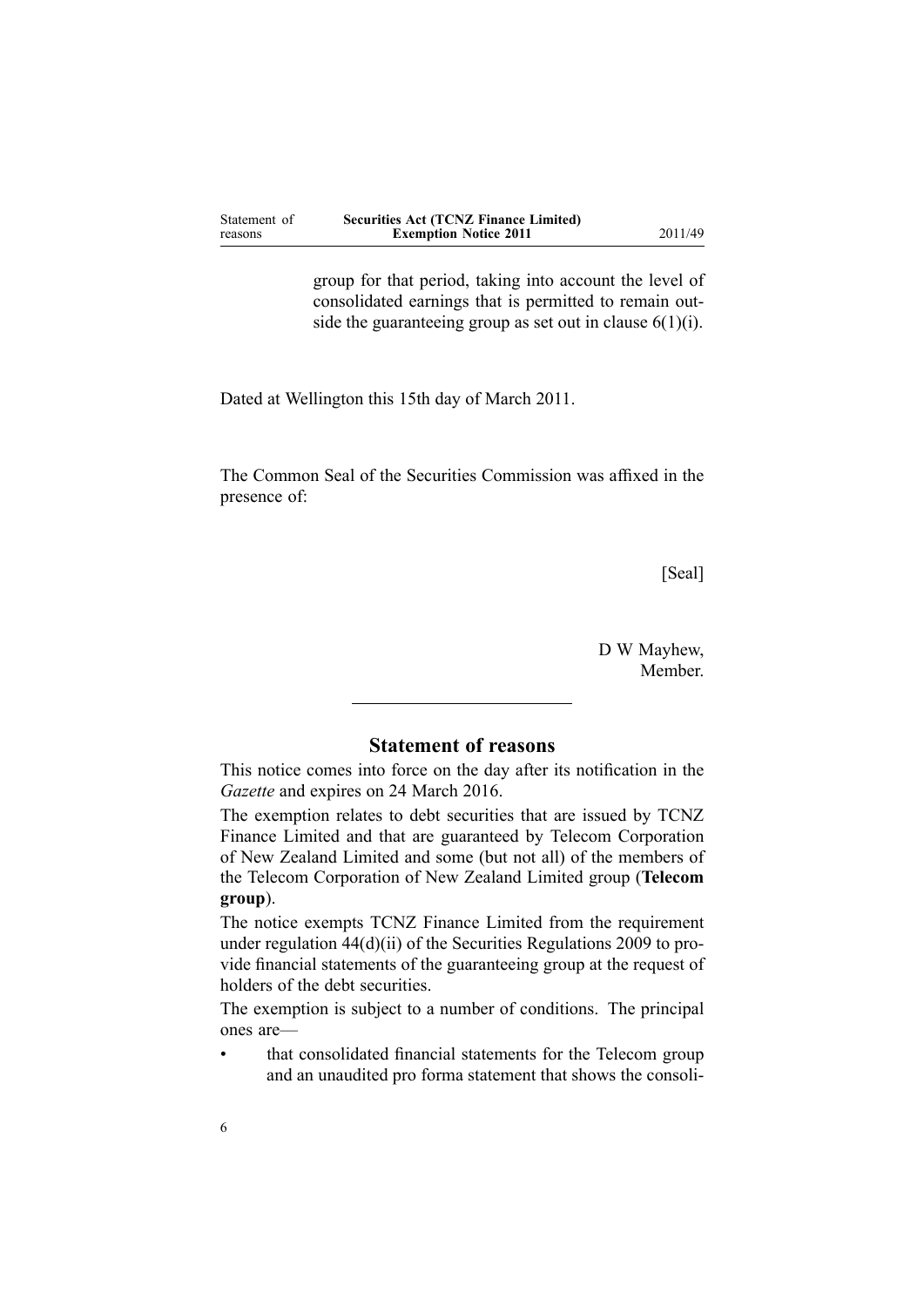dated assets less the consolidated liabilities of the guaranteeing group are provided at the reques<sup>t</sup> of holders of the debt securities:

- • that the aggregate amount of total tangible assets of all non-guaranteeing subsidiaries (excluding balances with other members of the Telecom group) did not exceed 30% of the total tangible assets of the Telecom group (excluding balances with other members of the Telecom group):
- • that the aggregate amount of earnings before interest and tax (but excluding revaluations) of all non-guaranteeing subsidiaries did not exceed 10% of the aggregate earnings before interest and tax (but excluding revaluations) of the Telecom group:
- • that the financial statements are accompanied by <sup>a</sup> statement to the effect that the directors of TCNZ Finance Limited are of the opinion that those financial statements, when read together with the pro forma statement, will provide a reasonable basis on which to assess the financial position of the guaranteeing group in relation to the debt securities.

The Commission considers that it is appropriate to gran<sup>t</sup> the exemption for the following reasons:

- • TCNZ Finance Limited does not currently prepare financial statements for the guaranteeing group. Preparing these financial statements would impose <sup>a</sup> significant cost, given the size of the group:
- • the conditions require the directors of TCNZ Finance Limited to ensure that the guaranteeing group accounted for 90% of earnings and 70% of assets of the Telecom group during the most recent financial period:
- • the conditions require those directors to ensure that the nonguaranteeing subsidiaries do not account, on an ongoing basis, for <sup>a</sup> material proportion of the group's earnings and assets, having regard to those levels:
- • the conditions require those directors to certify with each reques<sup>t</sup> received that the information sent to investors provides <sup>a</sup> reasonable basis on which to assess the financial position of the guaranteeing group. Therefore, bondholders should not